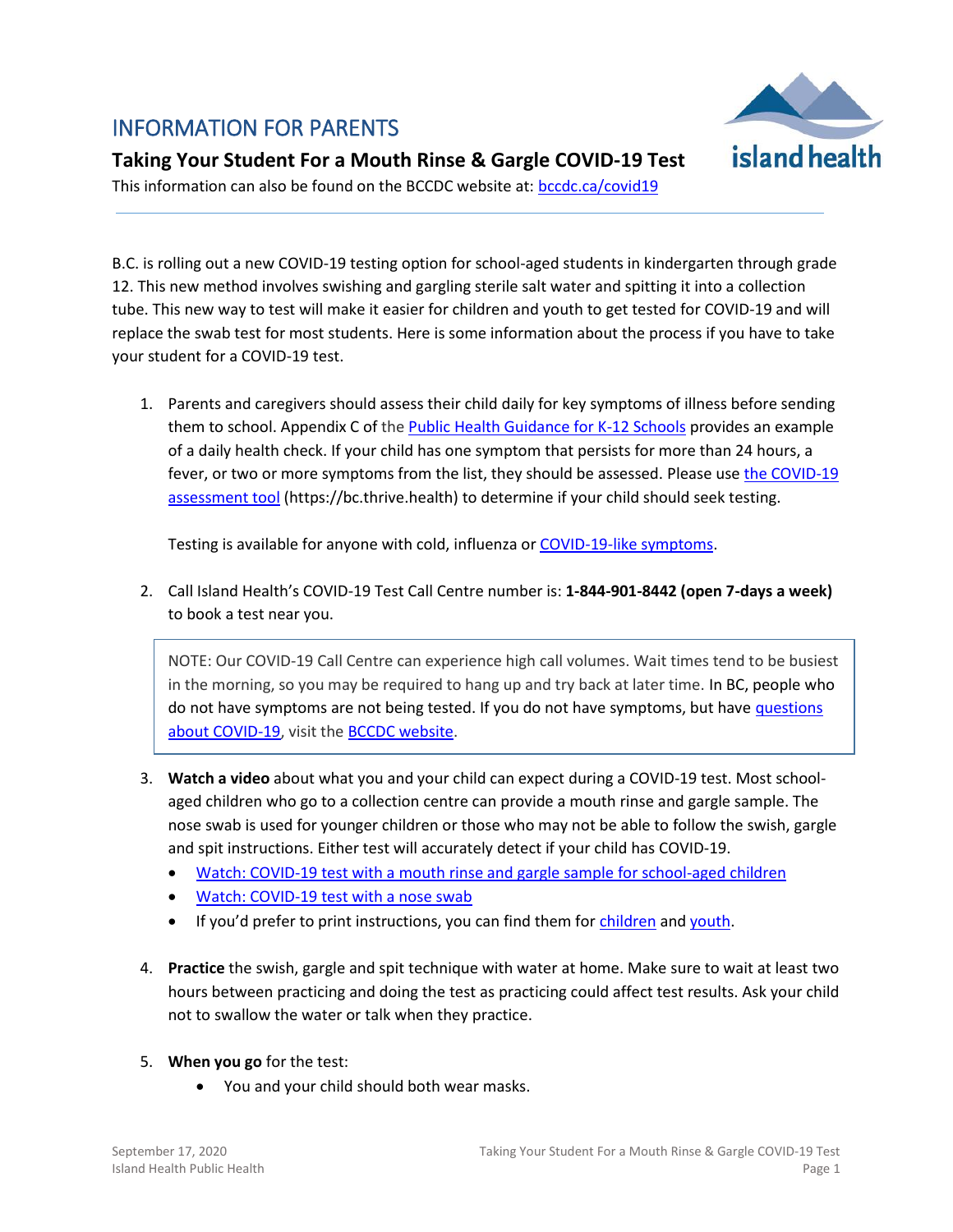- Make sure to have your child's date of birth and their Personal Health Number if they have one.
- Your child should not eat, drink (even water), chew gum, vape or smoke for **one hour** before the mouth rinse and gargle test.
- Your child should not practice the swish, gargle and spit method in the **two hours** before the test as this might affect the amount of virus that is in their mouth, which can affect the results of the test.
- Follow the instructions of the health care provider at the collection centre site.
- 6. Your child will need to **self-isolate** after their test. This means you should go directly home after their test. Your child should stay home from school and not see visitors. Learn more about [self](http://www.bccdc.ca/resource-gallery/Documents/Guidelines%20and%20Forms/Guidelines%20and%20Manuals/Epid/CD%20Manual/Chapter%201%20-%20CDC/COVID19-self-isolation-post-testing.pdf)[isolating after a test.](http://www.bccdc.ca/resource-gallery/Documents/Guidelines%20and%20Forms/Guidelines%20and%20Manuals/Epid/CD%20Manual/Chapter%201%20-%20CDC/COVID19-self-isolation-post-testing.pdf)

#### **ACCESSING TEST RESULTS**

#### **Have your personal health number handy for any of the following options:**

- Call Island Health's Lab Call Centre at **1-866-370-8355**, Monday to Friday, 7am—6pm, Saturdays and Statutory Holidays 8am—4pm.
- Call BC's COVID-19 Negative Results Line at **1-833-707-2792**, 8:30am—4:30pm, 7-days a week.
- Sign up online for results by text message at the [BCCDC Test Results page.](http://www.bccdc.ca/health-info/diseases-conditions/covid-19/testing/test-results)
- Results for minors (ages 13-18) can only be given to them, in accordance with British Columbia's *Infants Act*. If a parent calls for result, the youth must be present to give verbal consent to release them.
- We strongly recommend minors seek the support of a trusted adult when obtaining results to ensure any follow-up instructions are clearly understood.

#### **UNDERSTANDING TEST RESULTS**

 **Negative**: A negative result is considered negative for COVID-19 unless public health requests follow up testing OR symptoms worsen requiring an assessment and potentially repeat testing

**Positive**: If your child tests positive for COVID-19, your child will need to stay home for a minimum of 10 days from when their symptoms started. You will be contacted by public health for follow up.

- **Indeterminate**: Results do not provide a clear result for COVID-19 infection. You will be contacted by public health for follow up.
- **Sample invalid/rejected**: Sample could not be tested (e.g. insufficient or poor quality sample, leaked sample, error in labelling/requisition). You will need to recollect another sample for testing.